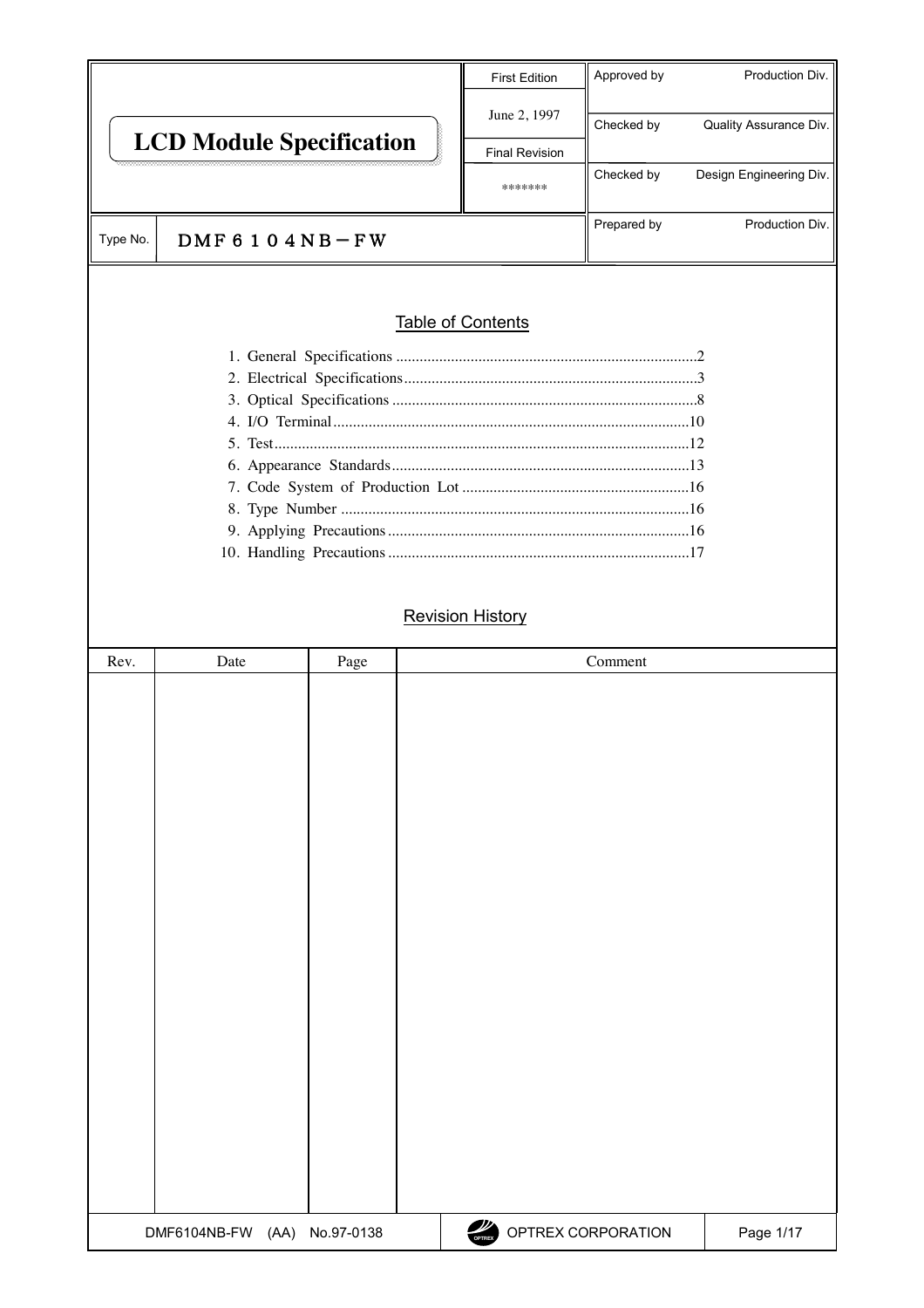# <span id="page-1-0"></span>1.General Specifications

| Operating Temp.           | : min. $10^{\circ}$ C ~ max. $40^{\circ}$ C         |
|---------------------------|-----------------------------------------------------|
| Storage Temp.             | : min. -20°C $\sim$ max. 60°C                       |
| Dot Pixels                | : 256 (W) $\times$ 128 (H) dots                     |
| Dot Size                  | : $0.43$ (W) $\times$ 0.43 (H) mm                   |
| Dot Pitch                 | : $0.47$ (W) $\times$ 0.47 (H) mm                   |
| Viewing Area              | : 127.0 (W) $\times$ 70.0 (H) mm                    |
| <b>Outline Dimensions</b> | : 167.0 (W) $\times$ 116.0 (H) $\times$ 24.0 (D) mm |
| Weight                    | $250g$ max.                                         |
| LCD Type                  | : NSD-7451<br>(STN / Blue-mode / Transflective)     |
| Viewing Angle             | : 6:00                                              |
| Data Transfer             | : 4-bit parallel data transfer                      |
| Backlight                 | : Cold Cathode Fluorescent Lamp (CFL) $\times$ 1    |
| Drawings                  | : Dimensional Outline UE-32050B                     |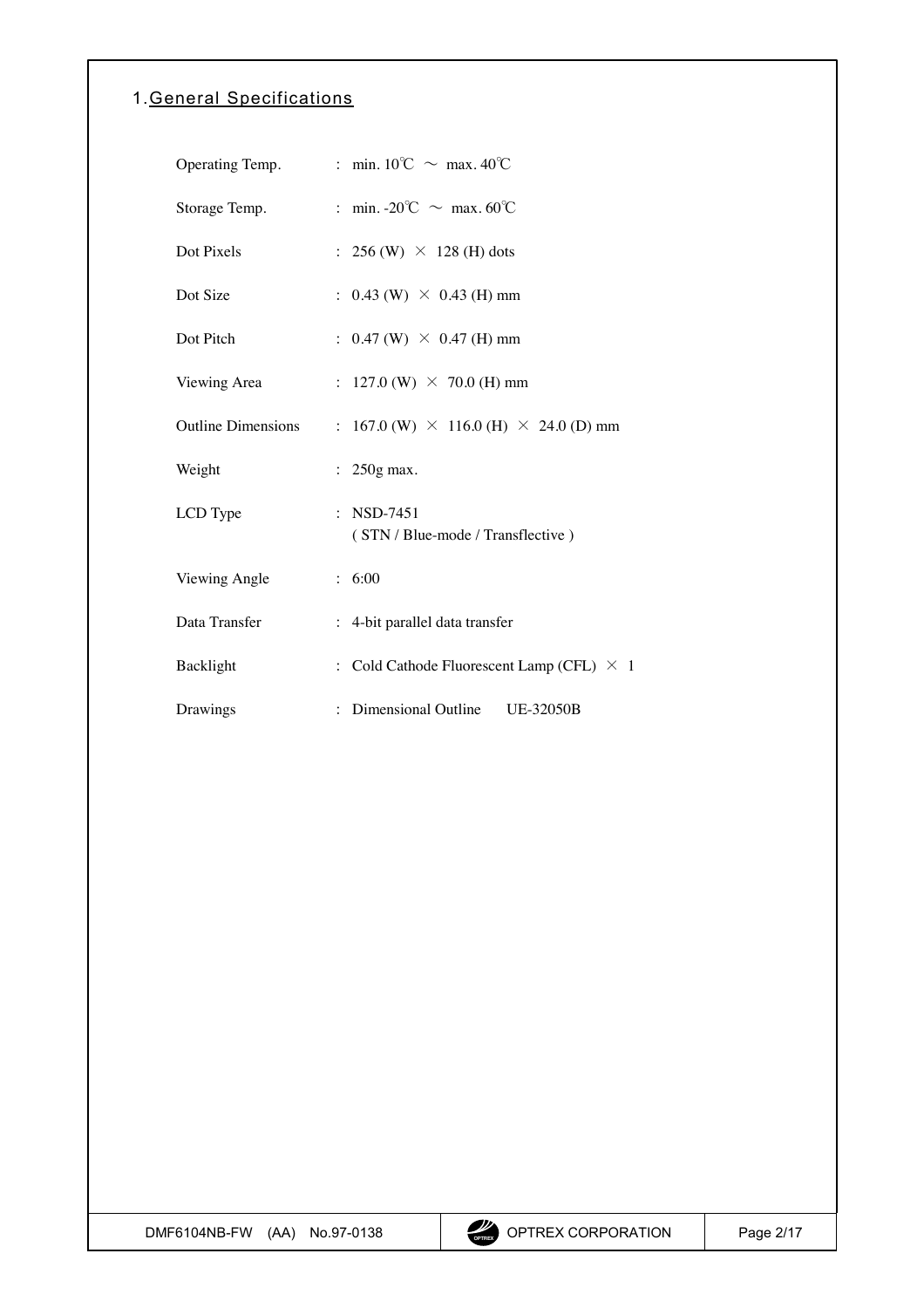# <span id="page-2-0"></span>2.Electrical Specifications

### 2.1.Absolute Maximum Ratings

|                |                                  | ັ          |                  |              | $V$ ss= $0V$ |
|----------------|----------------------------------|------------|------------------|--------------|--------------|
| Parameter      | Symbol                           | Conditions | Min.             | Max.         | Units        |
| Supply Voltage | V <sub>CC</sub> -V <sub>SS</sub> |            | $-0.3$           | 6.0          | V            |
| (Logic)        |                                  |            |                  |              |              |
| Supply Voltage | <b>VCC-VEE</b>                   |            | $\boldsymbol{0}$ | 30.0         | V            |
| (LCD Drive)    |                                  |            |                  |              |              |
| Input Voltage  | Vī                               |            | $-0.3$           | $V_{CC}+0.3$ | V            |
|                |                                  |            |                  |              |              |

# 2.2.DC Characteristics

Ta= $25^{\circ}$ C, Vss=0V

| Parameter             | Symbol                           | Conditions                      | Min.            | Typ. | Max.                  | Units |  |  |
|-----------------------|----------------------------------|---------------------------------|-----------------|------|-----------------------|-------|--|--|
| Supply Voltage        | Vcc-Vss                          |                                 | 4.5             |      | 5.5                   | V     |  |  |
| (Logic)               |                                  |                                 |                 |      |                       |       |  |  |
| Supply Voltage        | V <sub>CC</sub> -V <sub>EE</sub> | Shown in 3.1                    |                 |      |                       |       |  |  |
| (LCD Drive)           |                                  |                                 |                 |      |                       |       |  |  |
| High Level            | V <sub>IH</sub>                  | $V_{CC} = 5.0V \pm 10\%$        | $0.8\times$ Vcc |      | <b>V<sub>CC</sub></b> | V     |  |  |
| Input Voltage         |                                  |                                 |                 |      |                       |       |  |  |
| Low Level             | $V_{IL}$                         | $V_{CC} = 5.0V \pm 10\%$        | $\theta$        |      | $0.2 \times V_{CC}$   | V     |  |  |
| Input Voltage         |                                  |                                 |                 |      |                       |       |  |  |
| High Level            | V <sub>OH</sub>                  | $IOH=-0.2mA$                    | $V_{CC}$ -0.4   |      | <b>Vcc</b>            | V     |  |  |
| Output Voltage        |                                  |                                 |                 |      |                       |       |  |  |
| Low Level             | $V_{OL}$                         | $I_{\text{OI}} = 0.2 \text{mA}$ | $\theta$        |      | 0.4                   | V     |  |  |
| Output Voltage        |                                  |                                 |                 |      |                       |       |  |  |
|                       | Icc                              | $V_{CC}$ - $V_{SS}=5.0V$        |                 | 5.0  | 20.0                  | mA    |  |  |
| <b>Supply Current</b> |                                  |                                 |                 |      |                       |       |  |  |
|                       | IEE                              | $V_{CC}$ - $V_{EE}$ =13.8V      |                 | 4.7  | 15.0                  | mA    |  |  |
|                       |                                  |                                 |                 |      |                       |       |  |  |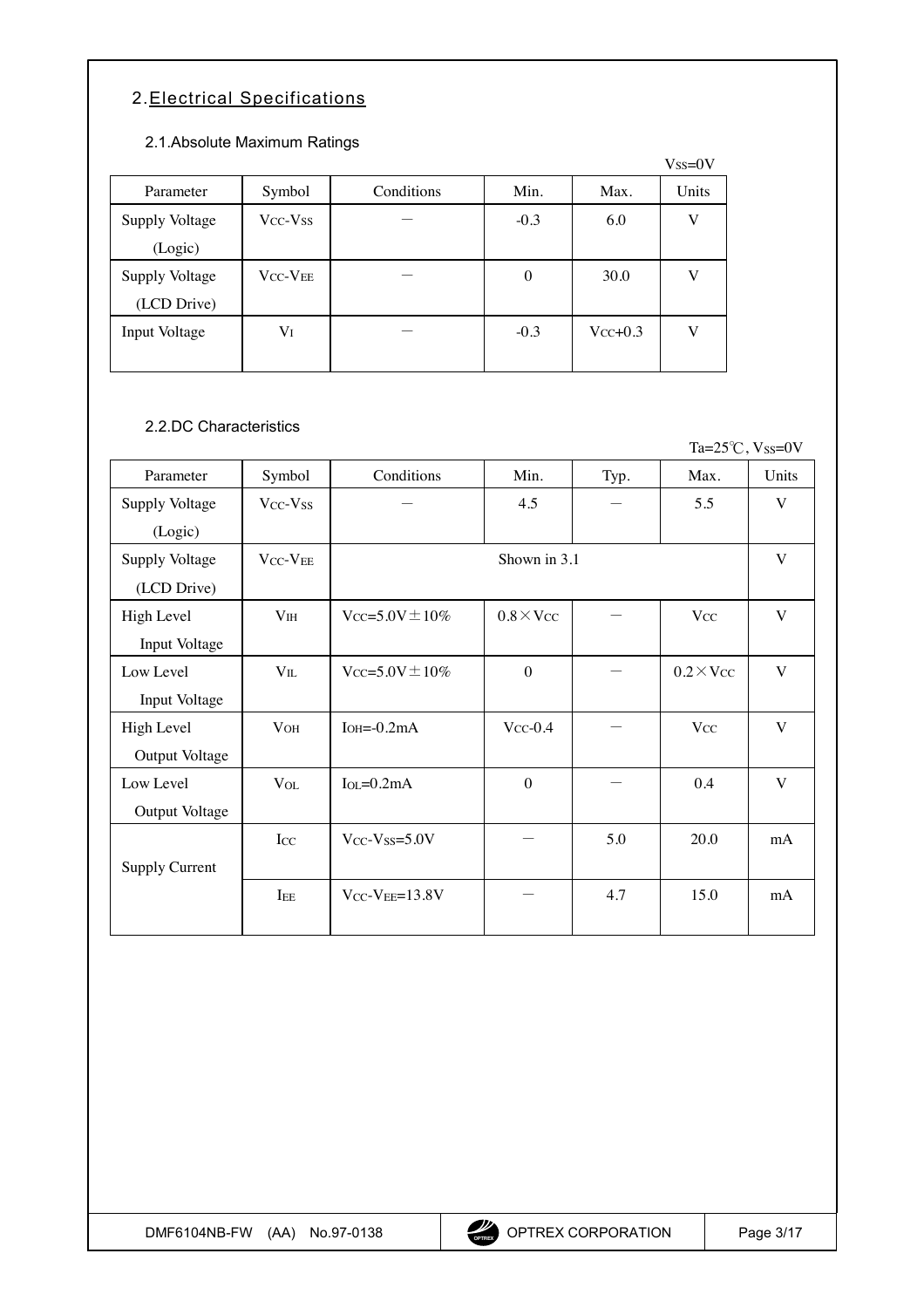### 2.3.AC Characteristics

 $Vcc=5.0V\pm10\%$ 

| Parameter                     | Symbol             | Min. | Max. | Units |
|-------------------------------|--------------------|------|------|-------|
| Clock Pulse Width             | $t_{\text{WC}}$    | 100  |      | ns    |
| Latch Pulse High Level Width  | t <sub>w</sub>     | 125  |      | ns    |
| Clock Pulse Rise/Fall Time    | $t_r$ , $t_f$      |      | 50   | ns    |
| $CP \rightarrow LP$ Rise Time | $t_{CL}$           | 63   |      | ns    |
| $CP \rightarrow LP$ Fall Time | $t_{LSU2}$         | 90   |      | ns    |
| $LP \rightarrow CP$ Rise Time | $t_{LSU1}$         | 90   |      | ns    |
| $LP \rightarrow CP$ Fall Time | $t_{LC}$           | 63   |      | ns    |
| Data Setup Time               | $t_{DSU}$          | 50   |      | ns    |
| Data Hold Time                | $t_{\rm DHD}$      | 80   |      | ns    |
| FLM Data Setup Time           | t <sub>SETUP</sub> | 100  |      | ns    |
| FLM Data Hold Time            | $t_{\text{HOLD}}$  | 100  |      | ns    |

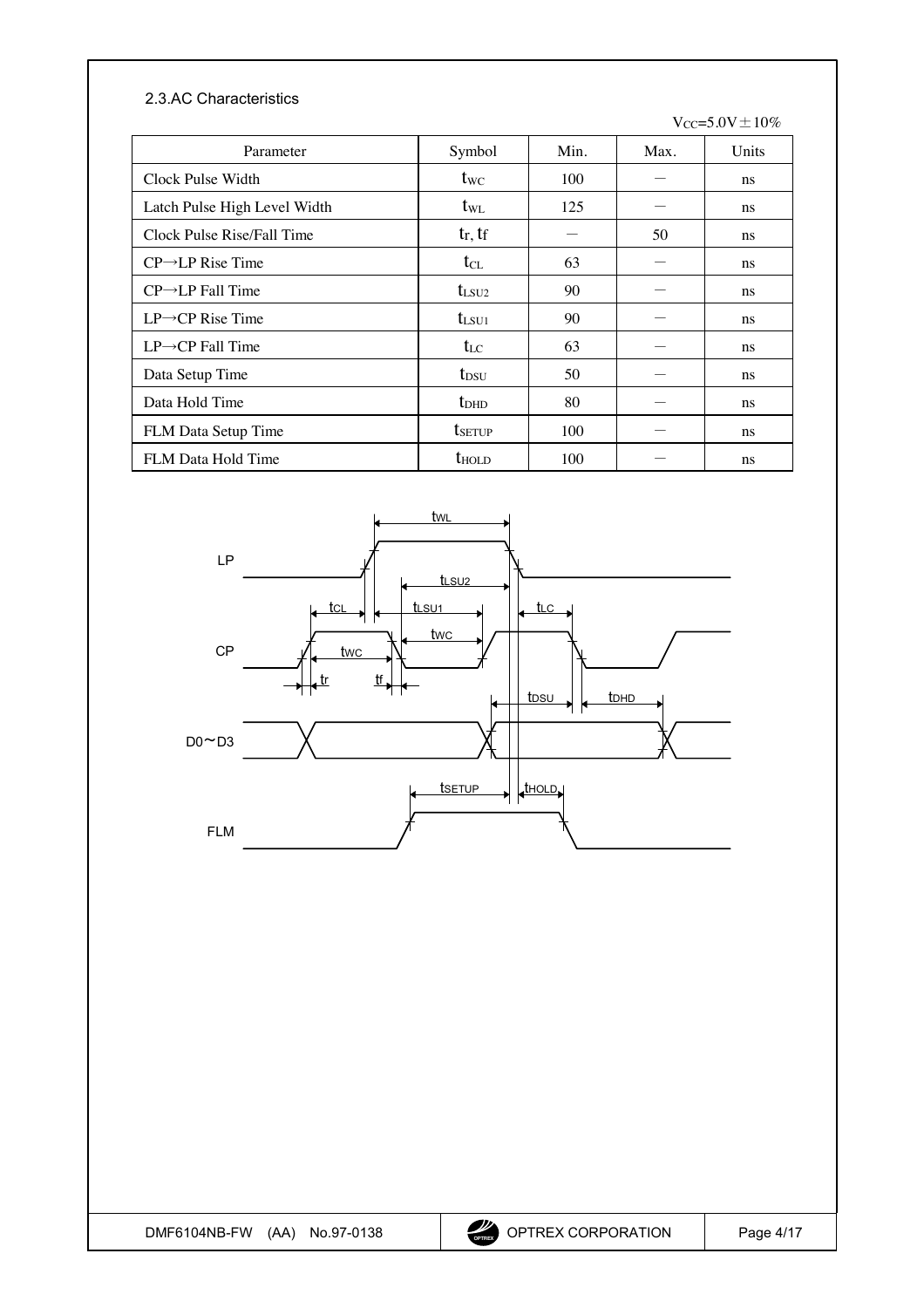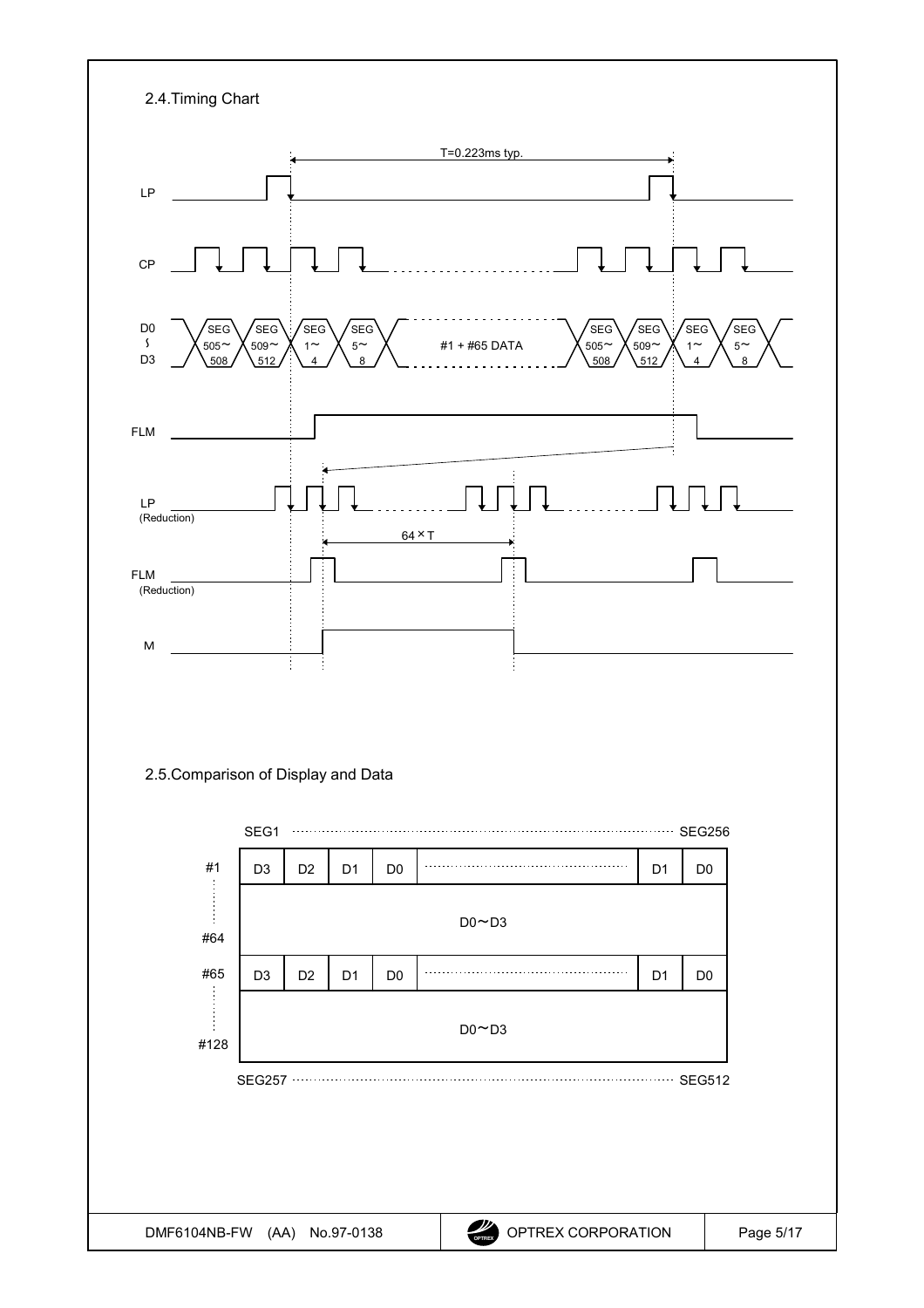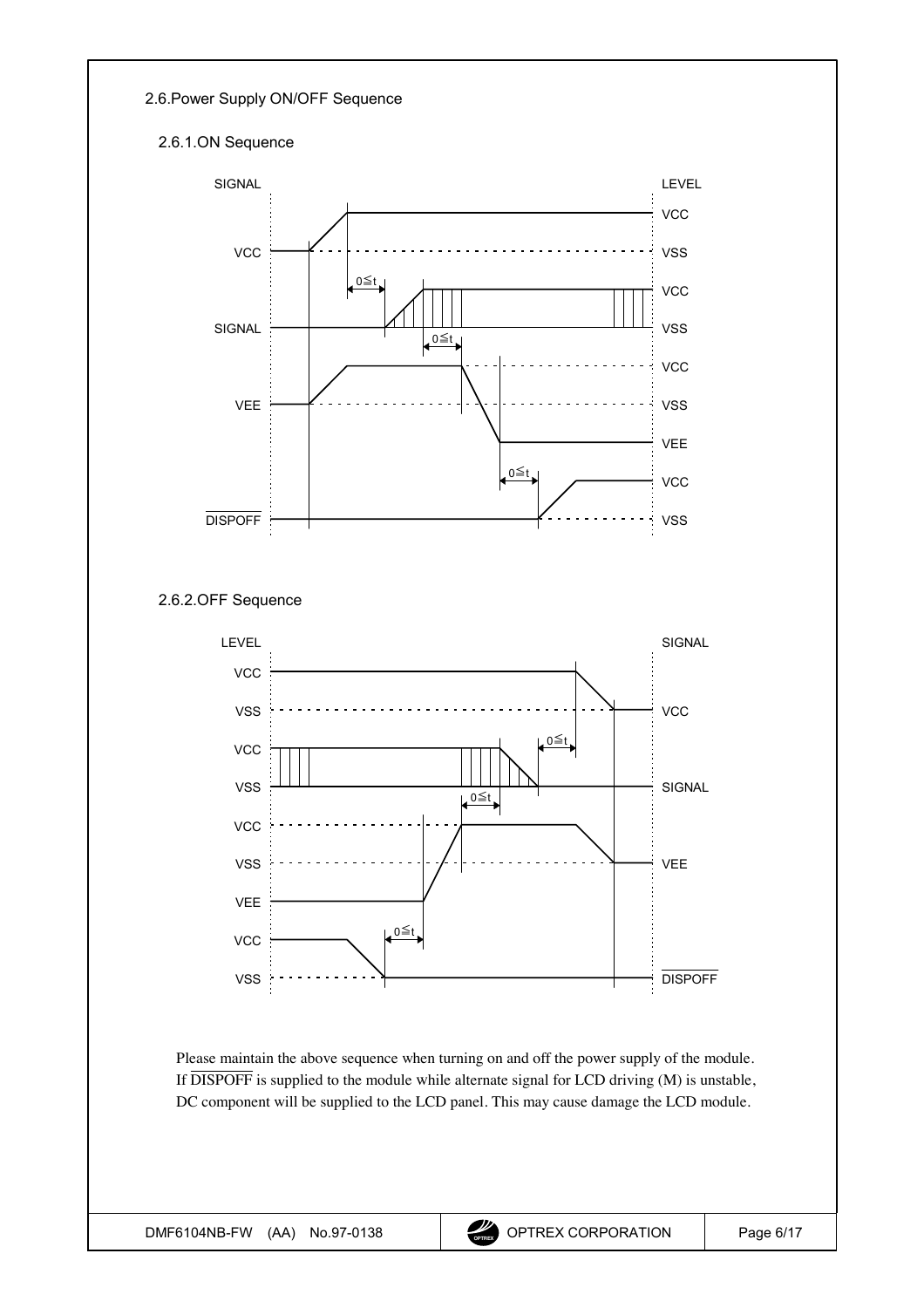### 2.7.Lighting Specifications

|                         |            |                |      |       |      |                 | Ta= $25^{\circ}$ C |
|-------------------------|------------|----------------|------|-------|------|-----------------|--------------------|
| Parameter               | Symbol     | Conditions     | Min. | Typ.  | Max. | Units           | <b>Notes</b>       |
| Lamp Voltage            | $V_{L}$    |                |      | 250   |      | Vrms            |                    |
| Lamp Current            | Il         |                | 4.0  | 5.0   | 6.0  | mArms           | 2                  |
| <b>Starting Voltage</b> | Vs         |                | 600  |       |      | Vrms            | 3                  |
| Surface Luminance       |            | $I_1 = 5.0$ mA | 50   |       |      | $\text{cd/m}^2$ | 4                  |
| Average Life            | <b>TAL</b> | $L = 5.0mA$    |      | 20000 |      | hrs             |                    |

Note 1 : The voltage ( r.m.s. ) to maintain the electric discharge of the lamp. It is measured after lighting for 3 minutes .

Note 3 : The voltage at starting the electric discharge when the voltage is increased gradually from 0V.

Note 4 : Surface Luminance is specified by the initial data of luminance measured at the center of display surface after 20 minutes power on. ( All ON pattern )

Note 5 : CFL life is defined as the time for which the initial luminance is attenuated by 50% of the luminance value. Average Life representes the time elapsed at the point of time when the residual ratio becomes below 50% when plural lamps are lighted in comparison with the definition of life mentioned above.



CFL Testing Circuit

Note 2 : The current ( r.m.s. ) to flow through the lamp with the electric discharge. It is measured after lighting for 3 minutes.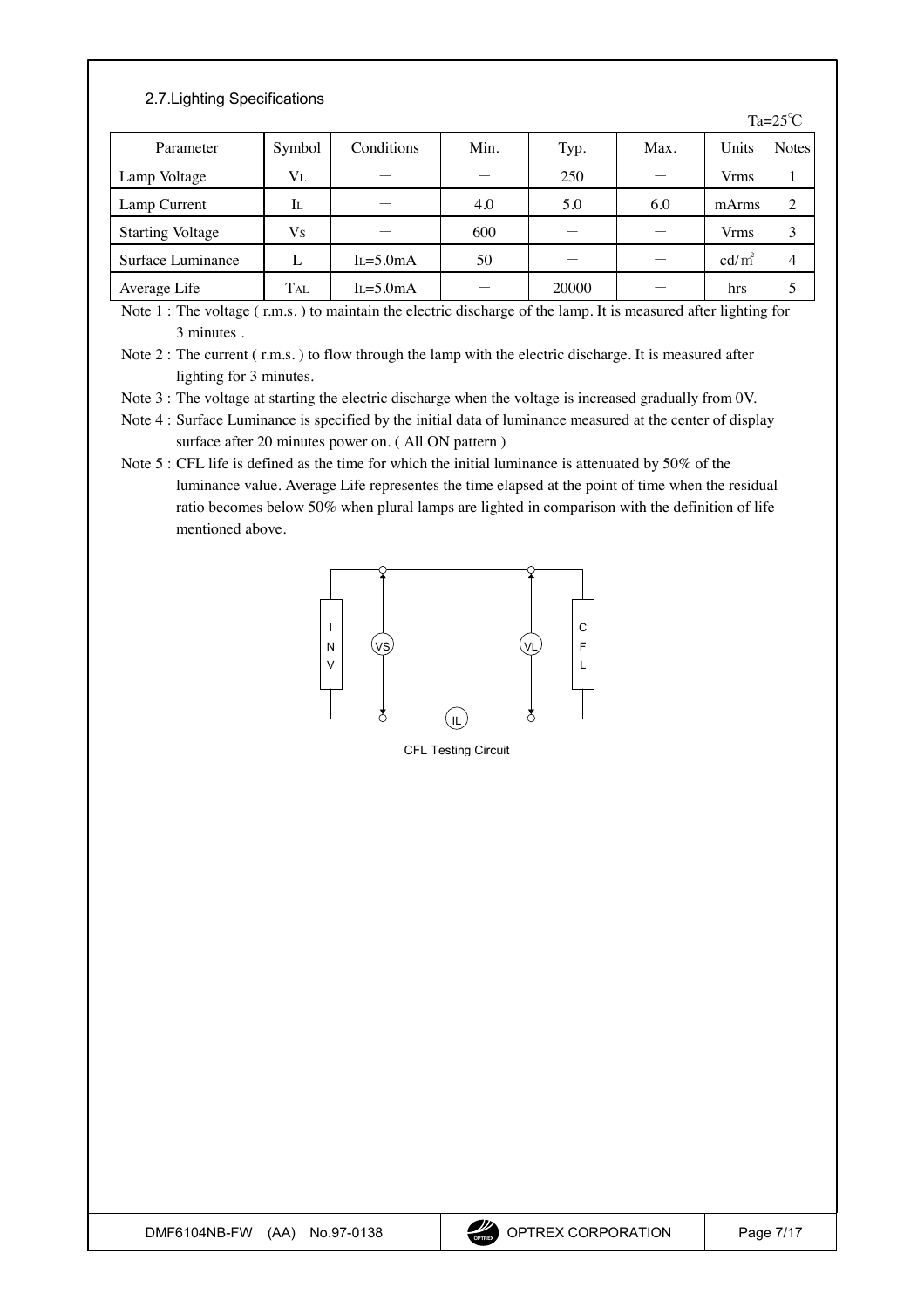## <span id="page-7-0"></span>3.Optical Specifications

#### 3.1.LCD Driving Voltage

| Parameter           | Symbol                     | Conditions       | Min. | Typ. | Max. | <b>Units</b> |
|---------------------|----------------------------|------------------|------|------|------|--------------|
| Recommended         |                            | $Ta=10^{\circ}C$ |      |      | 16.3 |              |
| LCD Driving Voltage | $\rm V_{CC}\text{-}V_{EE}$ | $Ta=25^{\circ}C$ | 12.8 | 13.8 | 14.8 |              |
| Note 1              |                            | $Ta=40^{\circ}C$ | 11.5 |      |      |              |

Note 1 : Voltage (Applied actual waveform to LCD Module) for the best contrast. The range of minimum and maximum shows tolerance of the operating voltage. The specified contrast ratio and response time are not guaranteed over the entire range.

#### 3.2.Optical Characteristics

Ta=25<sup>°</sup>C, 1/64 Duty, 1/9 Bias, V<sub>D</sub>=13.8V (Note 4),  $\theta = 0^{\degree}$ ,  $\phi = -\degree$ 

| Parameter      |                | Symbol    | Conditions                                           | Min. | Typ. | Max. | Units |
|----------------|----------------|-----------|------------------------------------------------------|------|------|------|-------|
| Contrast Ratio | Note 1         | <b>CR</b> | $\theta = 0^{\circ}$ , $\phi = -\frac{\circ}{\cdot}$ |      | 4.5  |      |       |
| Viewing Angle  |                |           | Shown in 3.3                                         |      |      |      |       |
| Response       | Rise<br>Note 2 | Ton       |                                                      |      | 60   | 120  | ms    |
| Time           | Decay Note 3   | TOFF      |                                                      |      | 250  | 380  | ms    |

Note 1 : Contrast ratio is definded as follows.

 $CR = L<sub>ON</sub> / L<sub>OFF</sub>$ 

LON : Luminance of the ON segments

LOFF : Luminance of the OFF segments

- Note 2 : The time that the luminance level reaches 90% of the saturation level from 0% when ON signal is applied.
- Note 3 : The time that the luminance level reaches 10% of the saturation level from 100% when OFF signal is applied.
- Note 4 : Definition of Driving Voltage VD

Assuming that the typical driving waveforms shown below are applied to the LCD Panel at  $1/A$  Duty -  $1/B$  Bias (A : Duty Number, B : Bias Number). Driving voltage V<sub>D</sub> is definded as the voltage VO-P when the contrast ratio (CR=LON / LOFF) is at its maximum.

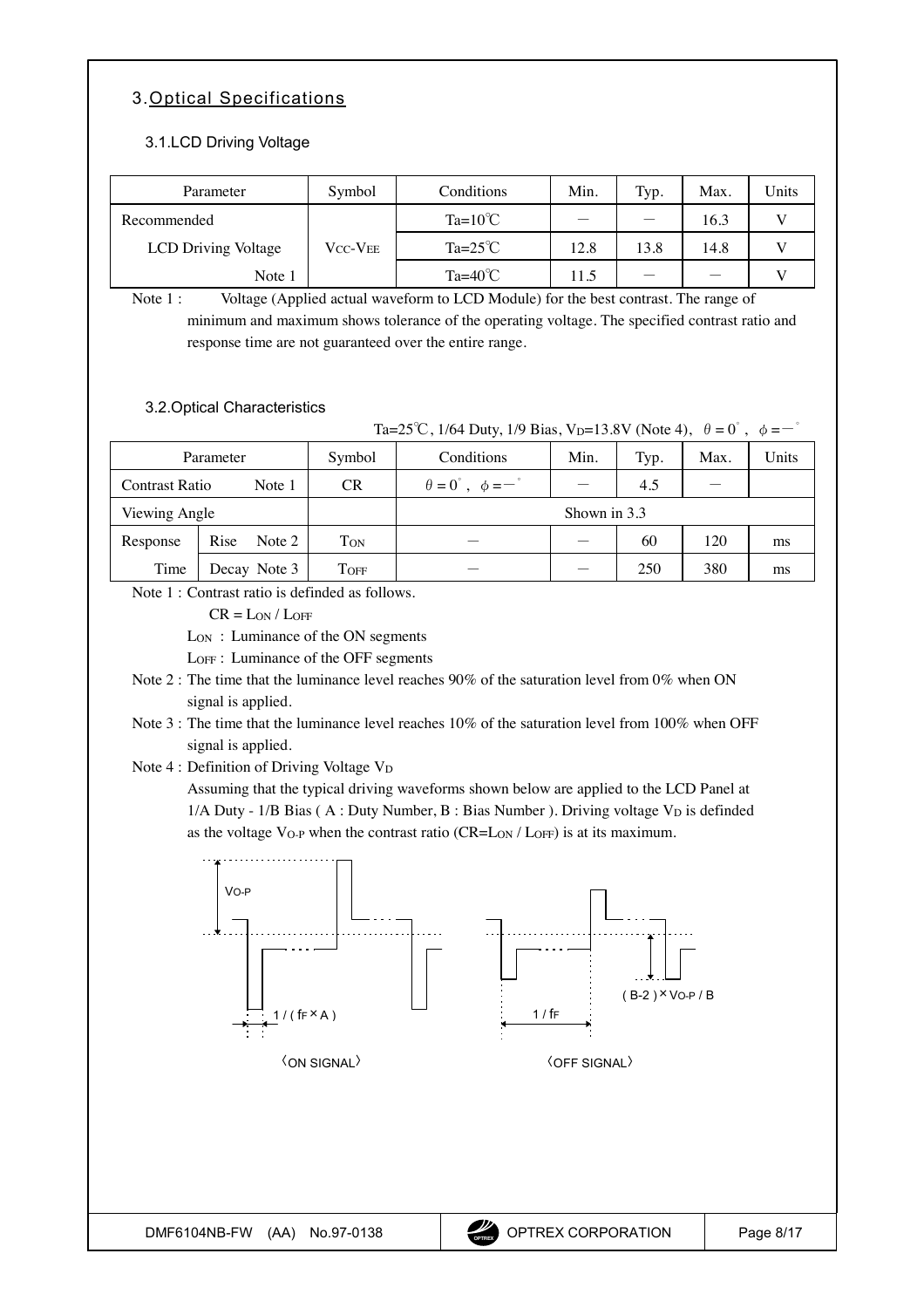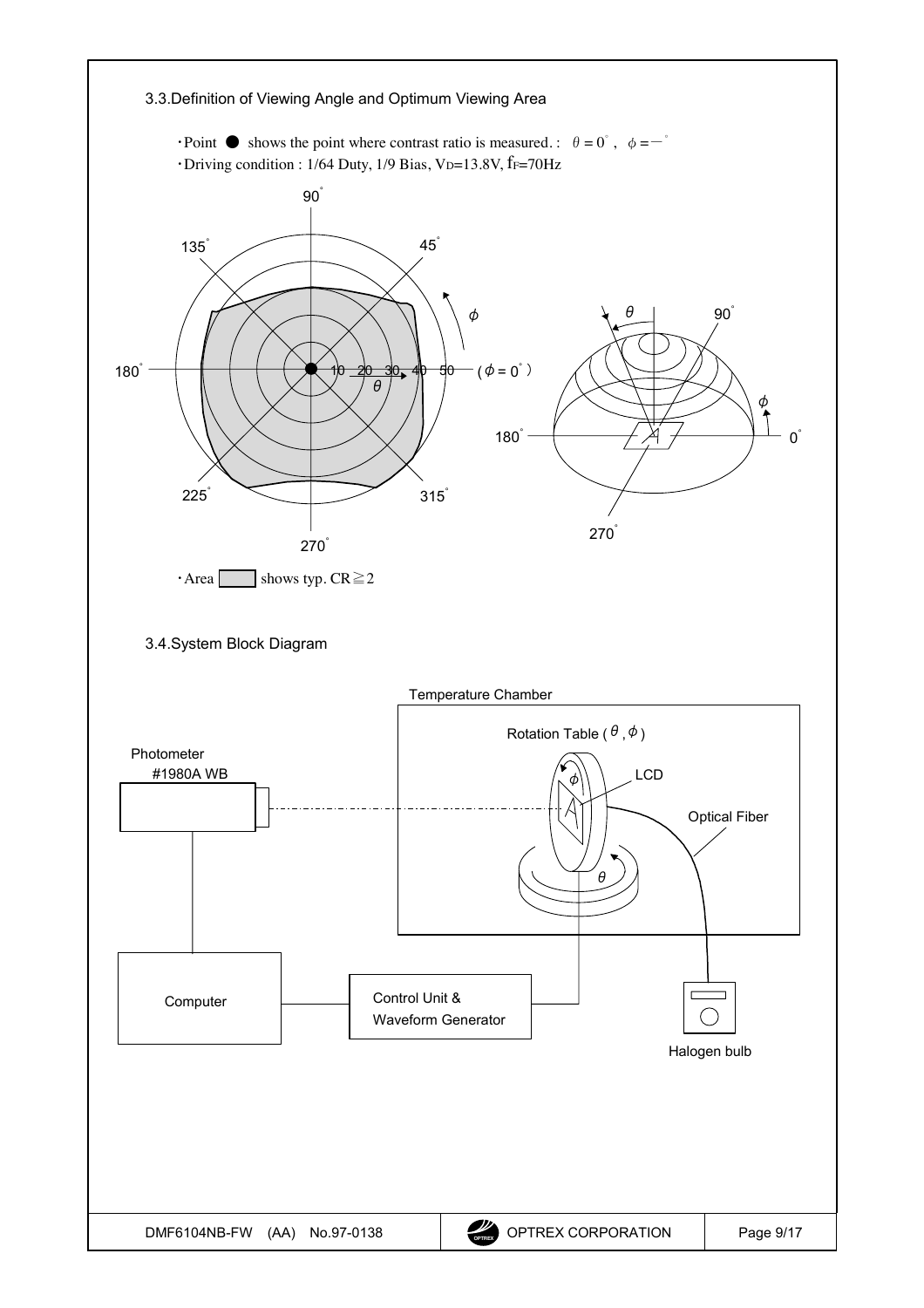# <span id="page-9-0"></span>4.I/O Terminal

### 4.1.Pin Assignment

| No.            | Symbol         | Level             | Function                                            |
|----------------|----------------|-------------------|-----------------------------------------------------|
| 1              | <b>Vcc</b>     |                   | Power Supply for Logic                              |
| $\overline{2}$ | <b>Vss</b>     |                   | Power Supply (0V, GND)                              |
| 3              | $V_{EE}$       |                   | Power Supply for LCD Drive                          |
| $\overline{4}$ | LP             | $H \rightarrow L$ | Data Latch Signal                                   |
| 5              | M              | H/L               | Alternate Signal for LCD Drive                      |
| 6              | <b>DISPOFF</b> | H/L               | Display Control Signal H: Display on L: Display off |
| 7              | NC             |                   | Non-connection                                      |
| 8              | <b>FLM</b>     | H/L               | First Line Marker                                   |
| 9              | CP             | $H \rightarrow L$ | Clock Signal for Shifting Data                      |
| 10             | NC             |                   | Non-connection                                      |
| 11             | D <sub>0</sub> | H/L               | Display Data                                        |
| 12             | D <sub>1</sub> | H/L               | Display Data                                        |
| 13             | D2             | H/L               | Display Data                                        |
| 14             | D <sub>3</sub> | $\rm H$ / $\rm L$ | Display Data                                        |
| 15             | FL             |                   | Power Supply for CFL (HOT)                          |
| 16             | FL (GND)       |                   | Power Supply for CFL (GND)                          |

### 4.2.Example of Power Supply

It is recommended to apply a potentiometer for the contrast adjust due to the tolerance of the driving voltage and its temperature dependence.

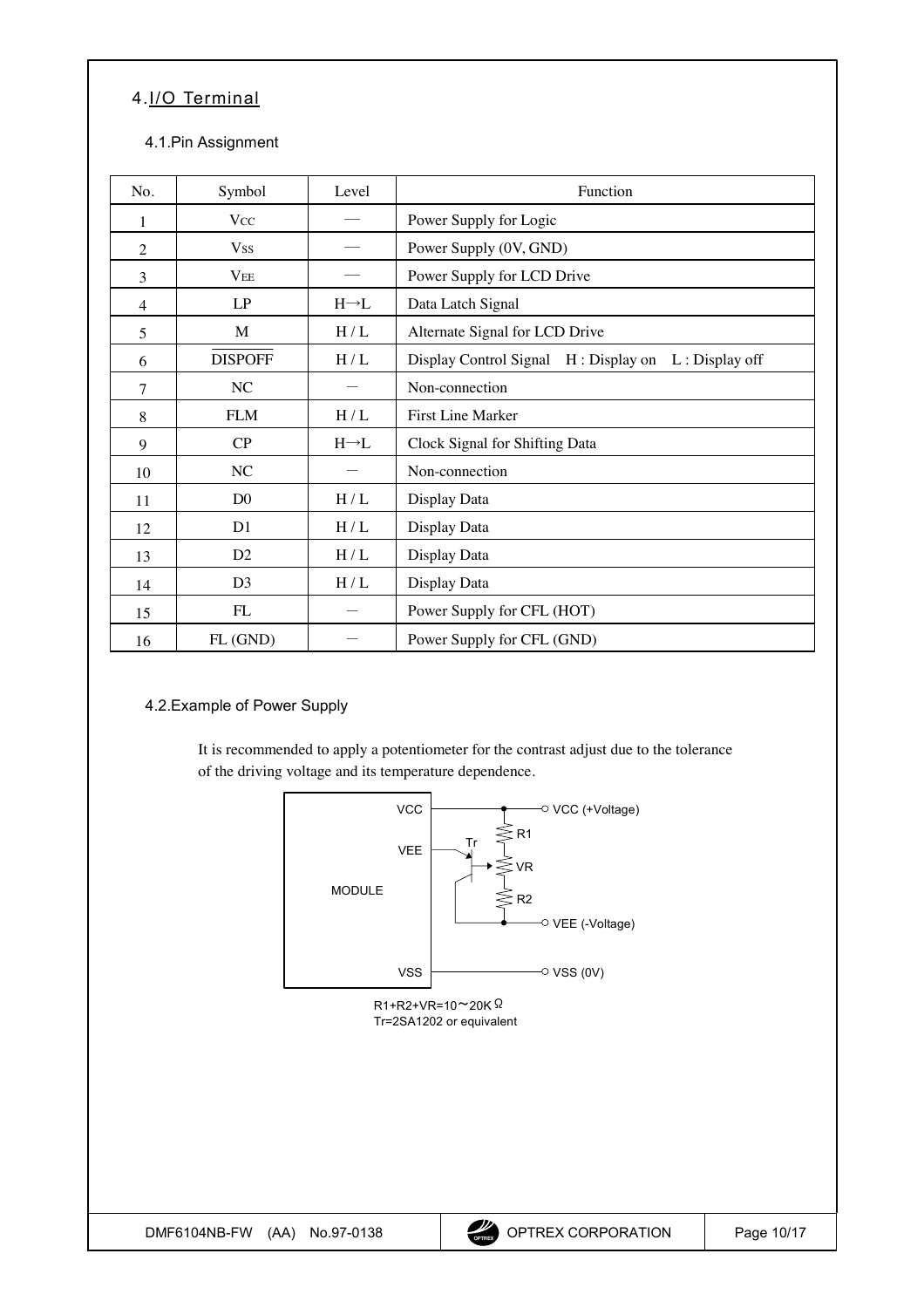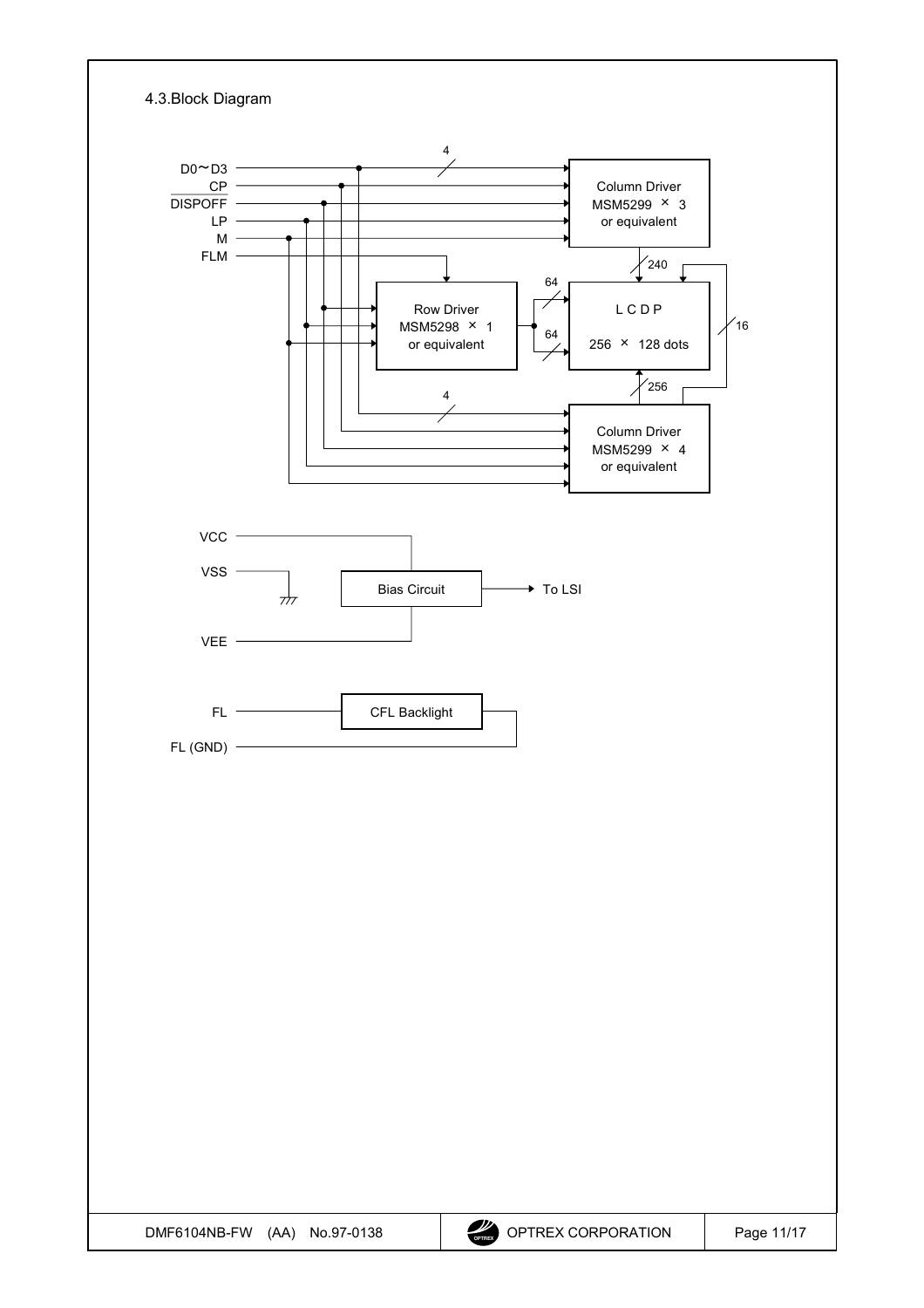# <span id="page-11-0"></span>5.Test

No change on display and in operation under the following test condition.

| No.    | Parameter                  | Conditions                                                                                                                                                            | <b>Notes</b>   |
|--------|----------------------------|-----------------------------------------------------------------------------------------------------------------------------------------------------------------------|----------------|
| 1      | High Temperature Operating | $40^{\circ}$ C ± 2°C, 96hrs (operation state)                                                                                                                         |                |
| 2      | Low Temperature Operating  | $10^{\circ}$ C ± 2°C, 96hrs (operation state)                                                                                                                         | 3              |
| 3      | High Temperature Storage   | $60^{\circ}$ C $\pm$ 2°C, 96hrs                                                                                                                                       | $\overline{4}$ |
| 4      | Low Temperature Storage    | -20°C $\pm$ 2°C, 96hrs                                                                                                                                                | 3, 4           |
| 5      | Damp Proof Test            | 40℃±2℃, 90~95%RH, 96hrs                                                                                                                                               | 3, 4           |
| 6      | <b>Vibration Test</b>      | Total fixed amplitude : 1.5mm                                                                                                                                         | 5              |
|        |                            | Vibration Frequency : $10 \sim 55$ Hz                                                                                                                                 |                |
|        |                            | One cycle 60 seconds to 3 directions of $X$ , $Y$ , $Z$ for                                                                                                           |                |
|        |                            | each 15 minutes                                                                                                                                                       |                |
| $\tau$ | <b>Shock Test</b>          | To be measured after dropping from 60cm high on                                                                                                                       |                |
|        |                            | the concrete surface in packing state.                                                                                                                                |                |
|        |                            | Dropping method corner dropping<br>F<br>A comer: once<br>Edge dropping<br>G<br>B,C,D edge: once<br>B<br>Face dropping<br>E,F,G face: once<br>60cm<br>Concrete Surface |                |

Note 1 : Unless otherwise specified, tests will be conducted under the following condition. Temperature :  $20 \pm 5^{\circ}$ C

Humidity :  $65 \pm 5\%$ 

Note 2 : Unless otherwise specified, tests will be not conducted under functioning state.

Note 3 : No dew condensation to be observed.

Note 4 : The function test shall be conducted after 4 hours storage at the normal temperature and humidity after removed from the test chamber.

Note 5 : Vibration test will be conducted to the product itself without putting it in a container.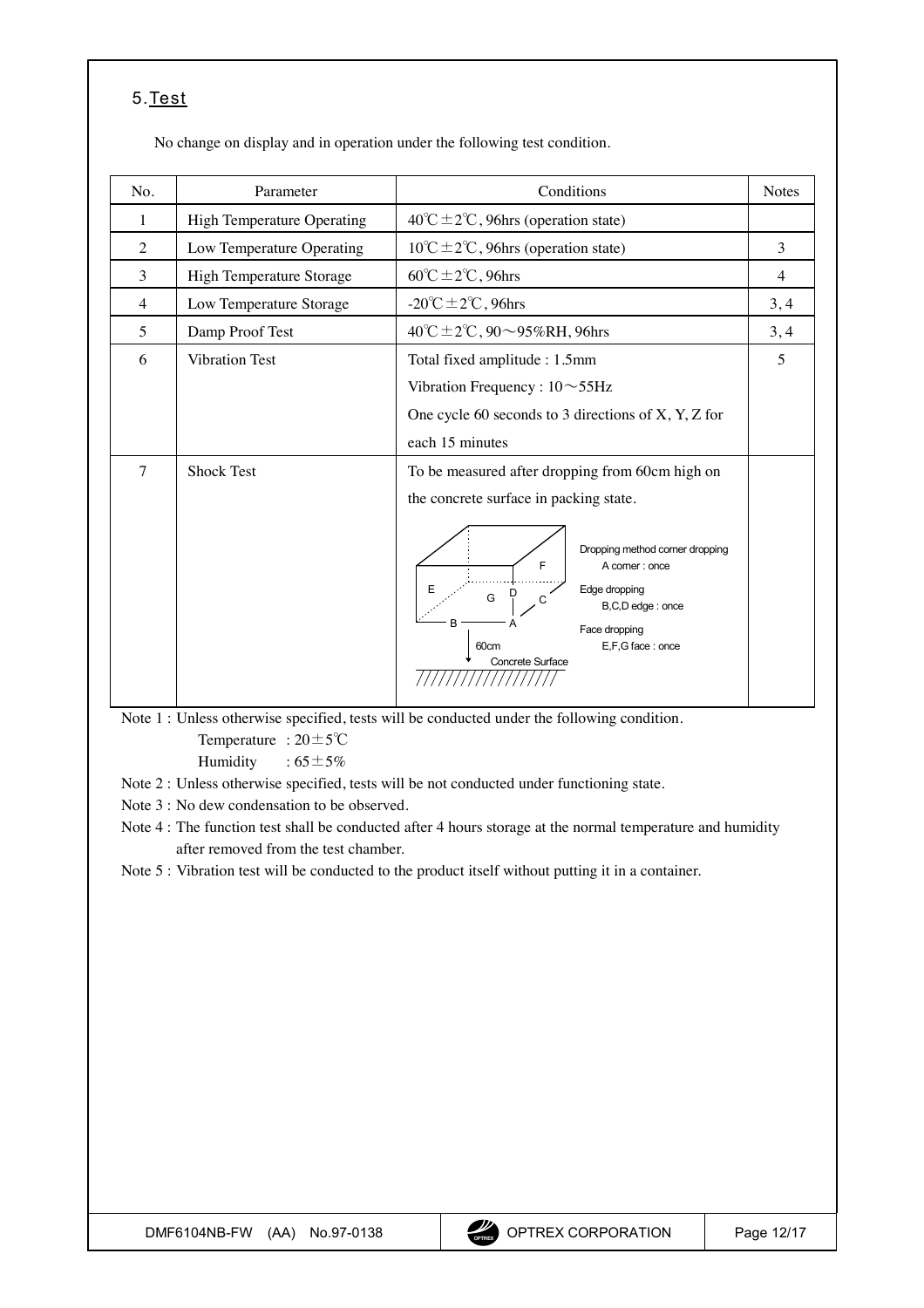### <span id="page-12-0"></span>6.Appearance Standards

#### 6.1.Inspection conditions

The LCD shall be inspected under 40W white fluorescent light.

The distance between the eyes and the sample shall be more than 30cm.

All directions for inspecting the sample should be within  $45^\circ$  against perpendicular line.



6.2.Definition of applicable Zones



A Zone : Active display area

B Zone : Area from outside of "A Zone" to validity viewing area

C Zone : Rest parts

 $A$  Zone + B Zone = Validity viewing area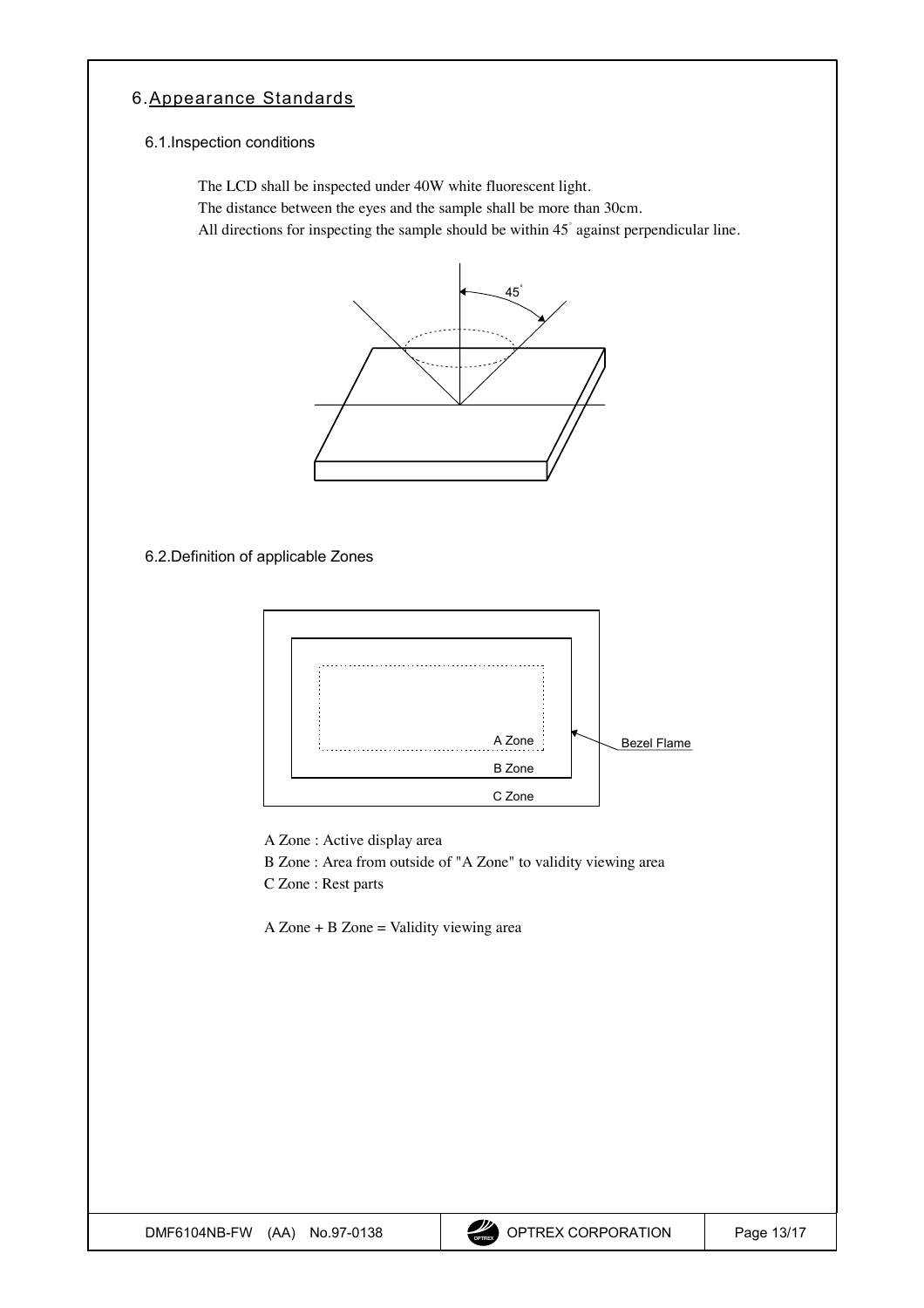### 6.3.Standards

| No.                               | Parameter          | Criteria                                 |                                                                                        |                      |                       |                  |               |  |
|-----------------------------------|--------------------|------------------------------------------|----------------------------------------------------------------------------------------|----------------------|-----------------------|------------------|---------------|--|
| $\mathbf{1}$                      | <b>Black</b> and   |                                          | (1) Round Shape                                                                        |                      |                       |                  |               |  |
|                                   | White Spots,       |                                          | Zone                                                                                   |                      | Acceptable Number     |                  |               |  |
|                                   | Foreign Substances |                                          | Dimension (mm)                                                                         |                      | A                     | B                | $\mathcal{C}$ |  |
|                                   |                    |                                          | $D \leq 0.1$                                                                           |                      | $\star$               | $\ast$           | $\ast$        |  |
|                                   |                    |                                          | $0.1 \le D \le 0.2$                                                                    |                      | 3                     | 5                | $\ast$        |  |
|                                   |                    |                                          |                                                                                        | $0.2 \le D \le 0.25$ | $\overline{2}$        | $\overline{3}$   | $\ast$        |  |
|                                   |                    |                                          | $0.25<\;D\;\leq0.3$                                                                    |                      | $\theta$              | 1                | $\ast$        |  |
|                                   |                    |                                          | $0.3 \leq D$                                                                           |                      | $\boldsymbol{0}$      | $\overline{0}$   | $\ast$        |  |
|                                   |                    | *: Disregard<br>$D = (Long + Short) / 2$ |                                                                                        |                      |                       |                  |               |  |
|                                   |                    | (2) Line Shape                           |                                                                                        |                      |                       |                  |               |  |
|                                   |                    |                                          |                                                                                        | Zone                 | Acceptable Number     |                  |               |  |
|                                   |                    |                                          | $X$ (mm)<br>$Y$ (mm)                                                                   |                      | A                     | B                | $\mathsf{C}$  |  |
|                                   |                    |                                          |                                                                                        | $0.03 \geq W$        | $\ast$                | $\ast$           | $\ast$        |  |
|                                   |                    |                                          | $2.0 \geq L$                                                                           | $0.05 \geq W$        | 3                     | 3                | $\ast$        |  |
|                                   |                    |                                          | $1.0 \geq L$                                                                           | $0.1 \geq W$         | 3                     | $\mathfrak{Z}$   | $\ast$        |  |
|                                   |                    |                                          |                                                                                        | $0.1 \leq W$         | In the same way $(1)$ |                  |               |  |
|                                   |                    |                                          |                                                                                        | X: Length Y: Width   | *: Disregard          |                  |               |  |
|                                   |                    | Total defects shall not exceed 5.        |                                                                                        |                      |                       |                  |               |  |
| $\overline{2}$                    | Air Bubbles        |                                          |                                                                                        |                      |                       |                  |               |  |
|                                   | (between glass     |                                          | Zone                                                                                   |                      | Acceptable Number     |                  |               |  |
|                                   | & polarizer)       |                                          | Dimension (mm)<br>$D \leq 0.3$<br>$0.3 \le D \le 0.4$<br>$0.4~<~D~\leq~0.6$<br>0.6 < D |                      | A                     | $\mathbf B$      | $\mathbf C$   |  |
|                                   |                    |                                          |                                                                                        |                      | $\ast$                | $\ast$           | $\ast$        |  |
|                                   |                    |                                          |                                                                                        |                      | 3                     | $\ast$           | $\ast$        |  |
|                                   |                    |                                          |                                                                                        |                      | $\overline{2}$        | 3                | $\ast$        |  |
|                                   |                    |                                          |                                                                                        |                      | $\boldsymbol{0}$      | $\boldsymbol{0}$ | $\ast$        |  |
|                                   |                    |                                          | *: Disregard                                                                           |                      |                       |                  |               |  |
| Total defects shall not exceed 3. |                    |                                          |                                                                                        |                      |                       |                  |               |  |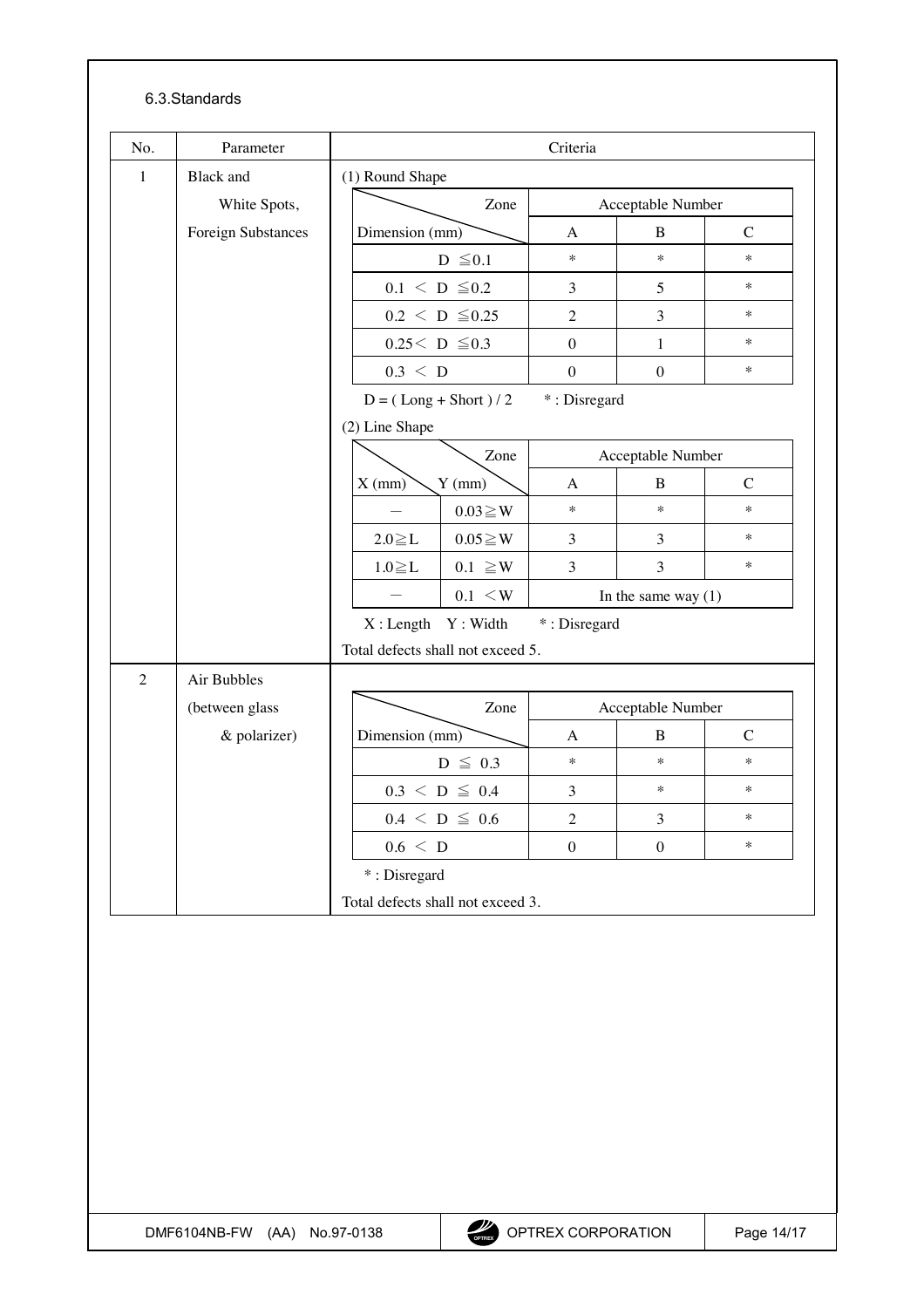| No.            | Parameter                                                         | Criteria                                                                                                                 |  |  |  |  |
|----------------|-------------------------------------------------------------------|--------------------------------------------------------------------------------------------------------------------------|--|--|--|--|
| 3              | The Shape of Dot                                                  | (1) Dot Shape (with Dent)                                                                                                |  |  |  |  |
|                |                                                                   | $0.15 =$<br>As per the sketch of left hand.                                                                              |  |  |  |  |
|                |                                                                   | (2) Dot Shape (with Projection)                                                                                          |  |  |  |  |
|                |                                                                   | Should not be connected to next dot.                                                                                     |  |  |  |  |
|                |                                                                   | (3) Pin Hole                                                                                                             |  |  |  |  |
|                |                                                                   | $(X+Y)/2 \le 0.2$ mm<br>$\circ$<br>(Less than 0.1mm is no counted.)                                                      |  |  |  |  |
|                |                                                                   | (4) Deformation                                                                                                          |  |  |  |  |
|                |                                                                   | $(X+Y)/2 \leq 0.2$ mm<br>Y<br>-.▼<br>$\pmb{\times}$                                                                      |  |  |  |  |
|                |                                                                   | Total acceptable number : 1/dot, 5/cell                                                                                  |  |  |  |  |
|                |                                                                   | (Defect number of (4) : 1pc.)                                                                                            |  |  |  |  |
| $\overline{4}$ | <b>Polarizer Scratches</b>                                        | Not to be conspicuous defects.                                                                                           |  |  |  |  |
| 5              | <b>Polarizer Dirts</b>                                            | If the stains are removed easily from LCDP surface, the module is not<br>defective.                                      |  |  |  |  |
| 6              | Complex Foreign<br><b>Substance Defects</b>                       | Black spots, line shaped foreign substances or air bubbles between<br>glass & polarizer should be 5pcs maximum in total. |  |  |  |  |
| $\overline{7}$ | Distance between<br>Different Foreign<br><b>Substance Defects</b> | $D \leq 0.2$ : 20mm or more<br>$0.2 < D$ : 40mm or more                                                                  |  |  |  |  |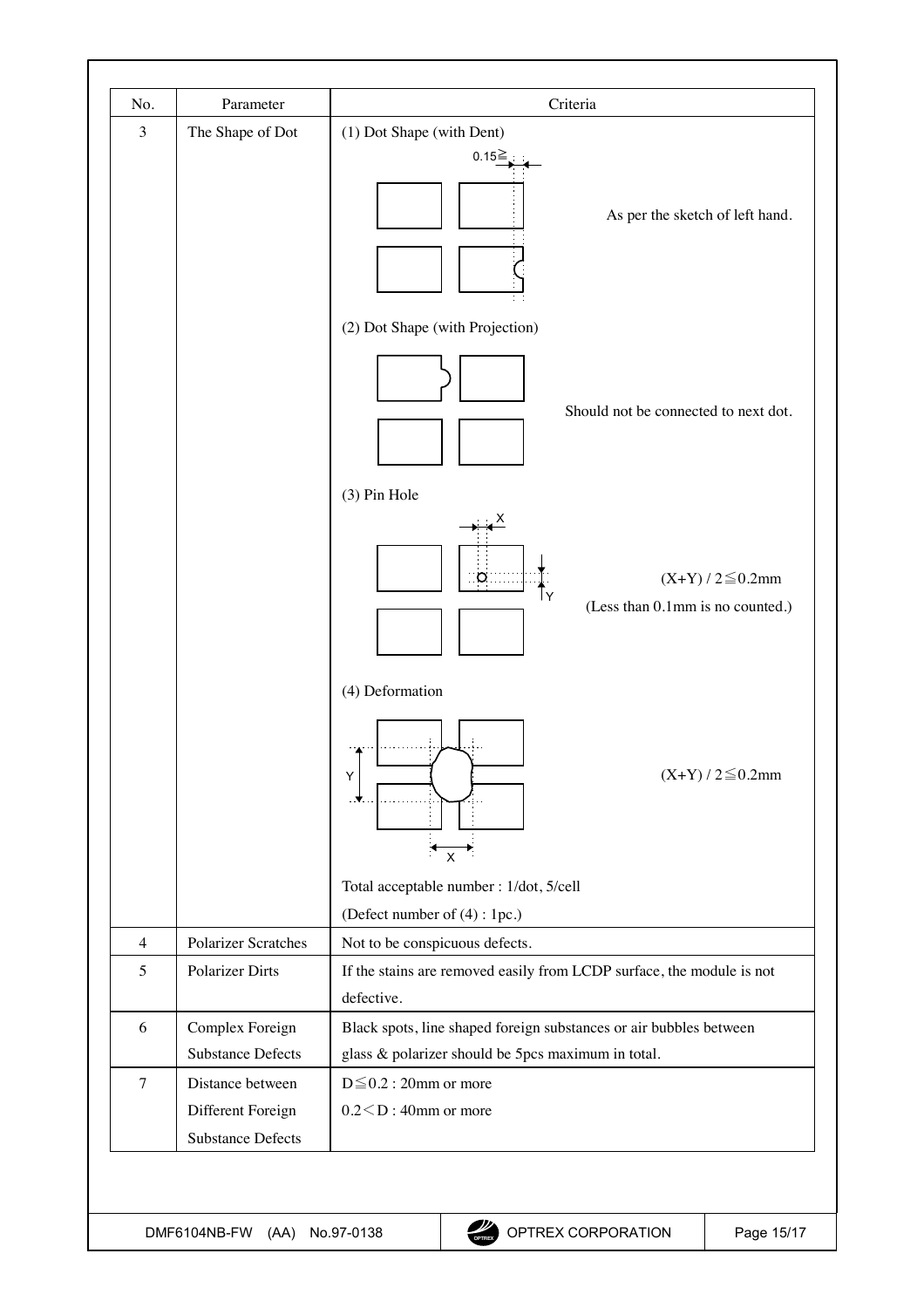<span id="page-15-0"></span>